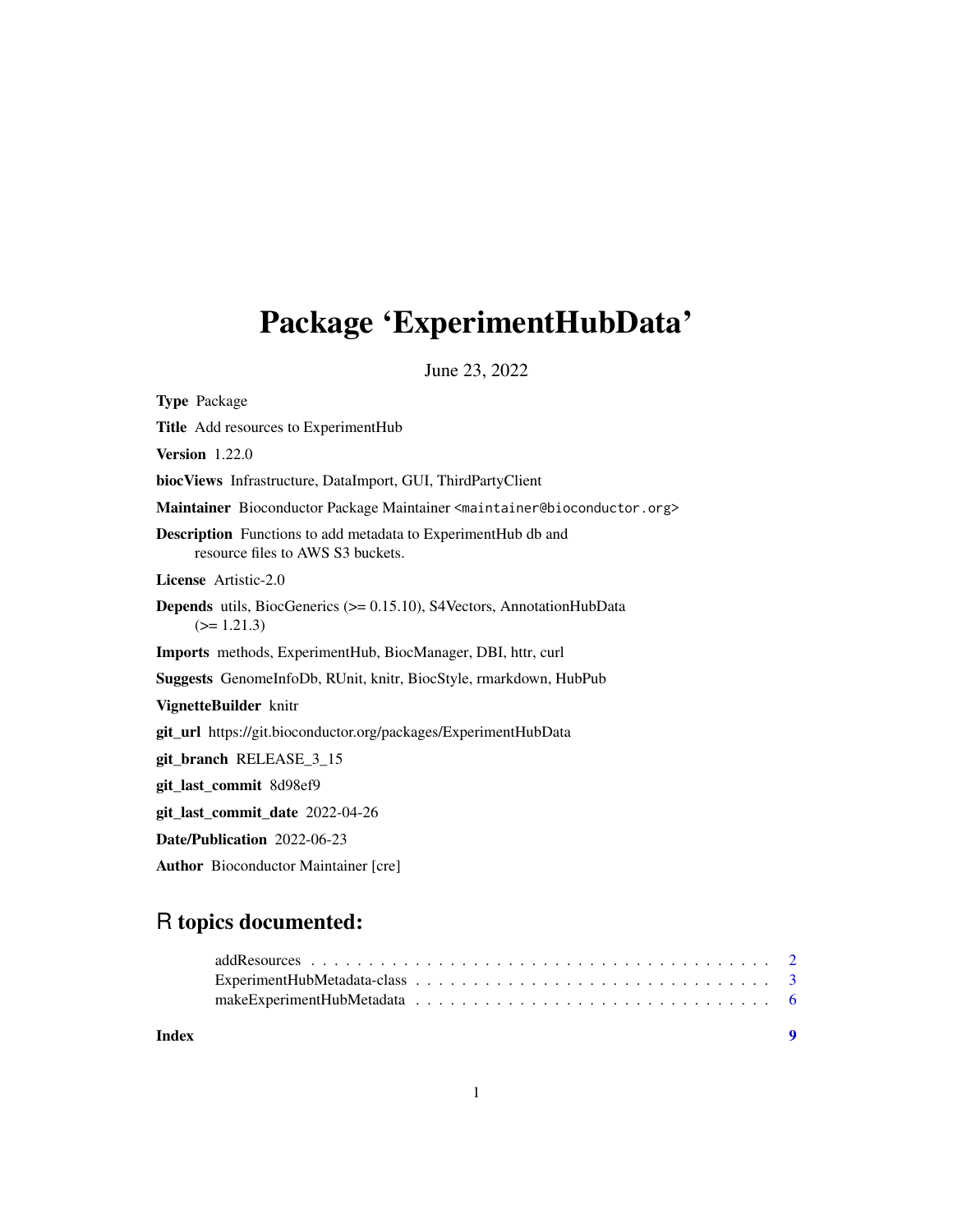<span id="page-1-1"></span><span id="page-1-0"></span>addResources *addResources*

## Description

Add resource metadata to a local ExperimentHub database

### Usage

```
addResources(pathToPackage, fileName=character(), insert = FALSE, ...)
```
## Arguments

| pathToPackage | Full path to data package including package name.                                                                                                                                                                                                                                                                                                                                                                                                                                                                                                                                                      |
|---------------|--------------------------------------------------------------------------------------------------------------------------------------------------------------------------------------------------------------------------------------------------------------------------------------------------------------------------------------------------------------------------------------------------------------------------------------------------------------------------------------------------------------------------------------------------------------------------------------------------------|
| fileName      | Name of single metadata file located in "inst/extdata". If none is provided the<br>function looks for a file named "metadata.csv".                                                                                                                                                                                                                                                                                                                                                                                                                                                                     |
| insert        | A logical to control if metadata are inserted in the ExperimentHub db. By<br>default this option is FALSE which is a useful state in which to test a new recipe<br>and confirm the metadata fields are correct.<br>When insert = TRUE, the "EXPERIMENT_HUB_SERVER_POST_URL" global<br>option must be set to the http location of the ExperimentHubServer in the global<br>environment or Reprofile. This option controls Additionally, AWS command<br>line tools must be installed on the local machine to push files to S3 buckets. See<br>https://aws.amazon.com/cli/ for installation instructions. |
| $\cdots$      | TDB. Currently not used.                                                                                                                                                                                                                                                                                                                                                                                                                                                                                                                                                                               |

## Details

This function is used by the Bioconductor Core team to add new metadata to the production database.

When insert is TRUE, addResources attempts to add the metadata to the local database. (NOTE: A local database can be created with the ExperimentHub docker). Records in ExperimentHub must have unique file names. If the new metadata have duplicate file names a warning is thrown and the records are omitted from those added to the database.

This function does not add data to an AWS S3 bucket. ExperimentHub packages do not have 'recipes' that generate data on the fly. Instead, data files are provided by the maintainer in final form and added to the appropriate S3 location in a separate step.

#### Value

A list of [ExperimentHubMetadata](#page-2-1) objects.

## See Also

- [ExperimentHubMetadata](#page-2-1)
- [AnnotationHubMetadata](#page-0-0)
- [makeExperimentHubMetadata](#page-5-1)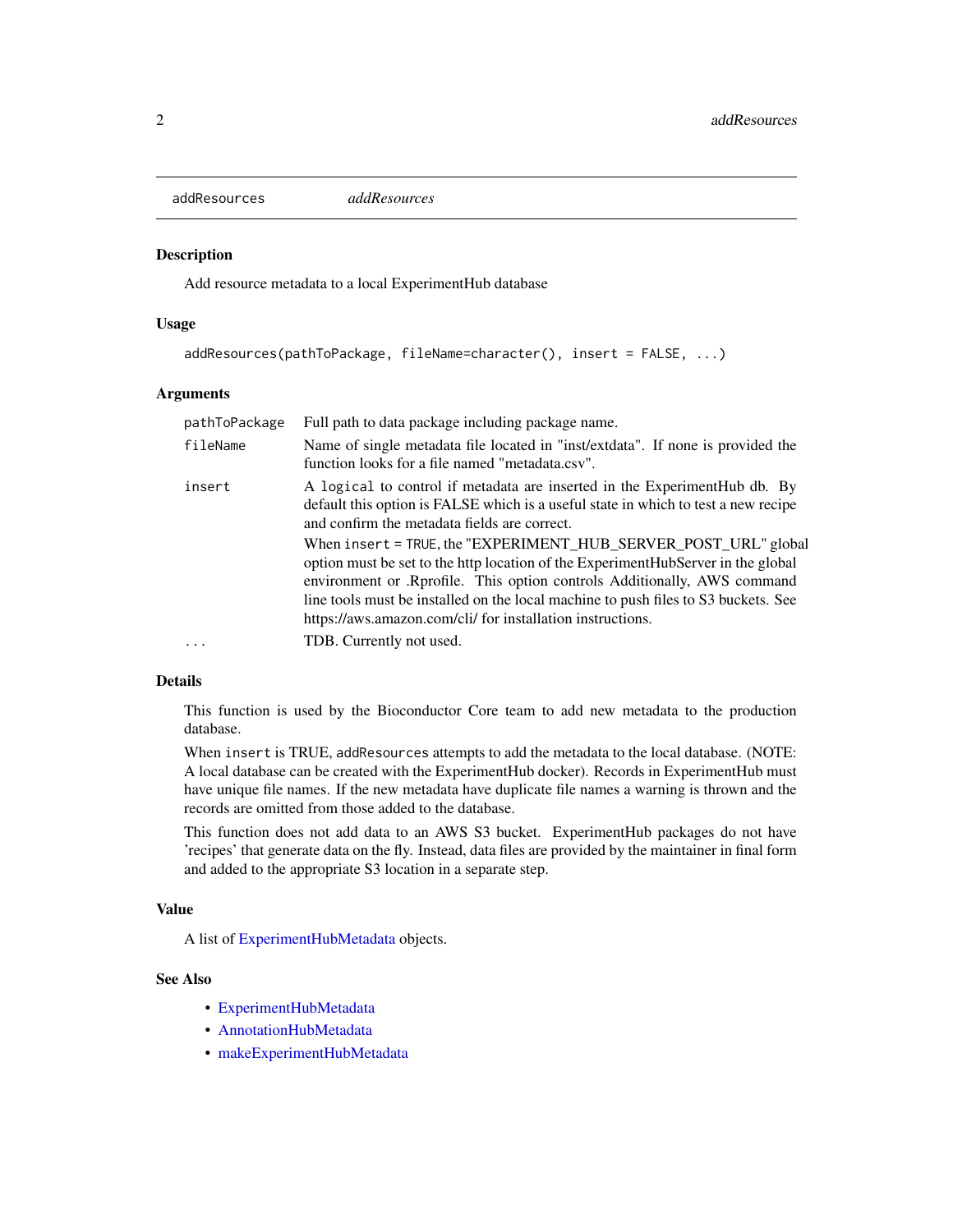## <span id="page-2-0"></span>ExperimentHubMetadata-class 3

## Examples

```
## Not run:
  ## Generate metadata for inspection
  addResources("/home/vobencha/mypackage", insert=FALSE)
  ## Inset metadata into ExperimentHub database
  addResources("/home/vobencha/mypackage", insert=TRUE)
```
## End(Not run)

ExperimentHubMetadata-class

*Class [ExperimentHubMetadata](#page-2-1) objects and methods*

## <span id="page-2-1"></span>Description

The [ExperimentHubMetadata](#page-2-1) object is used to represent records in the server data base.

### Usage

```
ExperimentHubMetadata(ExperimentHubRoot=NA_character_,
BiocVersion=BiocManager::version(),
SourceUrl=NA_character_,
SourceType=NA_character_,
SourceVersion=NA_character_,
SourceLastModifiedDate=as.POSIXct(NA_character_),
SourceMd5=NA_character_,
SourceSize=NA_real_,
DataProvider=NA_character_,
Title=NA_character_,
Description=NA_character_,
Maintainer=NA_character_,
Species=NA_character_,
TaxonomyId=NA_integer_,
Genome=NA_character_,
Tags=NA_character_,
RDataClass=NA_character_,
RDataDateAdded=as.POSIXct(NA_character_),
RDataPath=NA_character_,
Coordinate_1_based=TRUE,
Notes=NA_character_,
DispatchClass=NA_character_,
PreparerClass=NA_character_,
Location_Prefix='https://bioconductorhubs.blob.core.windows.net/experimenthub/')
```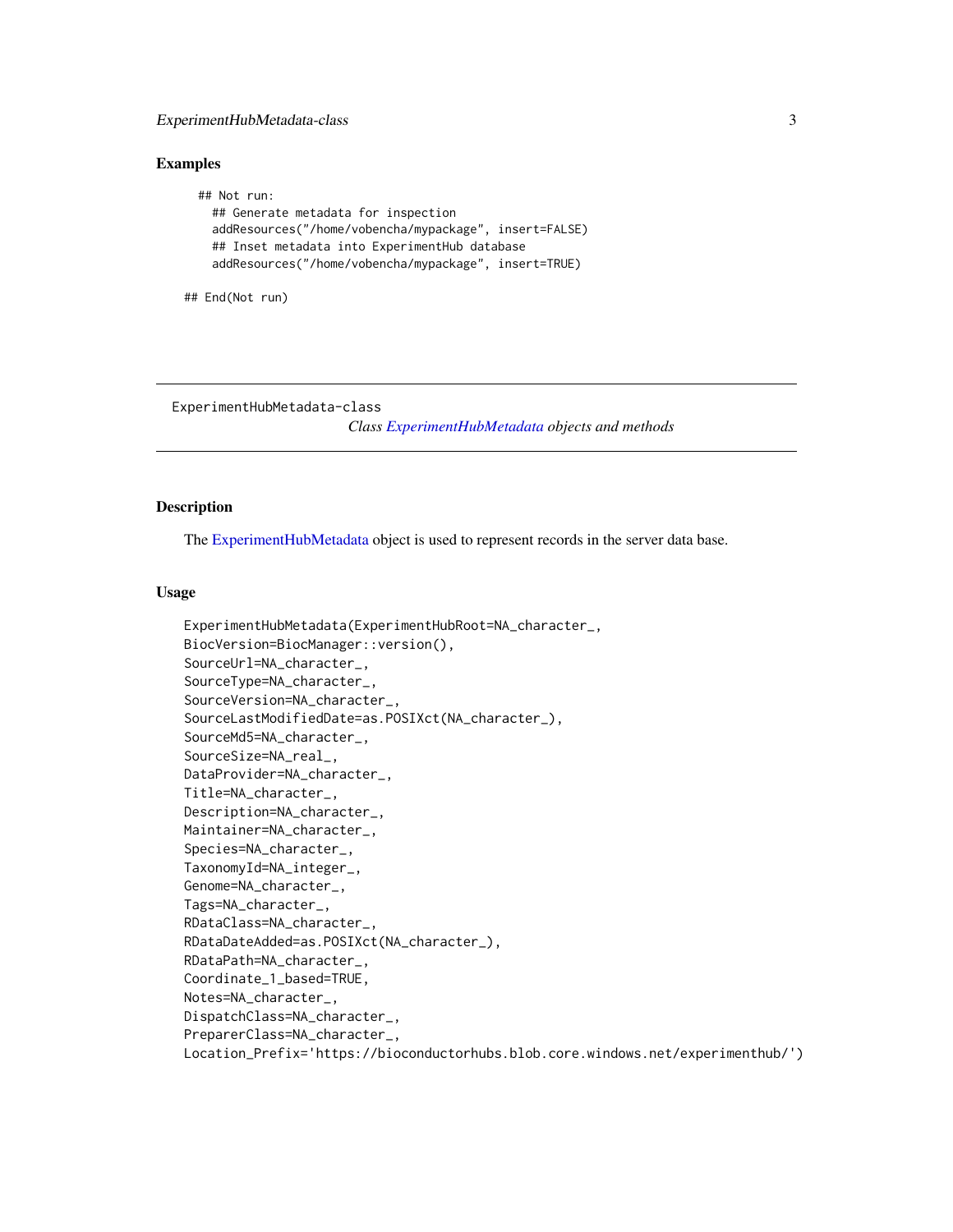## Arguments

| ExperimentHubRoot      |                                                                                                                                                                                                                                                                                                                                                                                                                                                                                                                                                                                                |
|------------------------|------------------------------------------------------------------------------------------------------------------------------------------------------------------------------------------------------------------------------------------------------------------------------------------------------------------------------------------------------------------------------------------------------------------------------------------------------------------------------------------------------------------------------------------------------------------------------------------------|
|                        | character(1) Prefix of the local path to resources to be added to Experimen-<br>tHub. Internal use only.                                                                                                                                                                                                                                                                                                                                                                                                                                                                                       |
| SourceUrl              | character() URL of original resource(s).                                                                                                                                                                                                                                                                                                                                                                                                                                                                                                                                                       |
| SourceType             | character() Form of original data, e.g., BED, FASTA, etc. getValidSourceTypes()<br>list currently acceptable values. If nothing seems appropiate for your data reach<br>out to maintainer@bioconductor.org.                                                                                                                                                                                                                                                                                                                                                                                    |
| SourceVersion          | character(1) Version of original file.                                                                                                                                                                                                                                                                                                                                                                                                                                                                                                                                                         |
| SourceLastModifiedDate |                                                                                                                                                                                                                                                                                                                                                                                                                                                                                                                                                                                                |
|                        | POSIXct() Date when resource was last modified.                                                                                                                                                                                                                                                                                                                                                                                                                                                                                                                                                |
| SourceMd5              | character(1) md5 hash of original file.                                                                                                                                                                                                                                                                                                                                                                                                                                                                                                                                                        |
| SourceSize             | numeric(1) Number of bytes in original file.                                                                                                                                                                                                                                                                                                                                                                                                                                                                                                                                                   |
| DataProvider           | character (1) Provider of original data, e.g., NCBI, UniProt etc.                                                                                                                                                                                                                                                                                                                                                                                                                                                                                                                              |
| Title                  | character(1) Title for the resource with version or genome build as appropri-<br>ate. Titles must be unique and not match any existing title in ExperimentHub.                                                                                                                                                                                                                                                                                                                                                                                                                                 |
| Description            | character(1) Description of the resource. May include details such as data<br>type, format, study origin, sequencing technology, treated vs control, number of<br>samples etc.                                                                                                                                                                                                                                                                                                                                                                                                                 |
| Species                | character(1) Species name. For help on valid species see getSpeciesList,<br>validSpecies, or suggestSpecies.                                                                                                                                                                                                                                                                                                                                                                                                                                                                                   |
| TaxonomyId             | character(1) NCBI code. Taxonomy ID. There are checks for valid taxono-<br>myId given the Species which produce warnings. See GenomeInfoDb::loadTaxonomyDb()<br>for full validation table.                                                                                                                                                                                                                                                                                                                                                                                                     |
| Genome                 | character(1) Name of genome build.                                                                                                                                                                                                                                                                                                                                                                                                                                                                                                                                                             |
| Tags                   | 'Tags' are search terms used to define a subset of resources in a Hub object, e.g,<br>in a call to query.                                                                                                                                                                                                                                                                                                                                                                                                                                                                                      |
|                        | For ExperimentHub resources, 'Tags' are automatically generated from the 'bioc Views'<br>in the DESCRIPTION file of the accompanying software package. 'Tags' val-<br>ues supplied by the user are not be entered in the database and are not part of the<br>formal metadata. This 'controlled vocabulary' approach was taken to limit the<br>search terms to a well defined set and may change in the future.                                                                                                                                                                                 |
| RDataClass             | character(1) Class of derived object (e.g. 'GRanges').                                                                                                                                                                                                                                                                                                                                                                                                                                                                                                                                         |
|                        | RDataDateAdded POSIXct() Date resource was added to ExperimentHub. The default is today's<br>date and is auto-generated when metadata are constructed. Resources will ap-<br>pear in snapshots with a date greater than or equal to the RDataDateAdded.                                                                                                                                                                                                                                                                                                                                        |
| RDataPath              | character() File path to where object is stored in AWS S3 bucket or on the<br>web. The Location_Prefix will be prepended to RDataPath for the full path<br>to the resource. If the resource is stored in Bioconductor's AWS S3 buckets,<br>it should start with the name of the package associated with the metadata and<br>should not start with a leading slash. It should include the resource file name.<br>For strongly associated files, like a bam file and its index file, the two files should<br>be separates with a colon : This will link a single hub id with the multiple files. |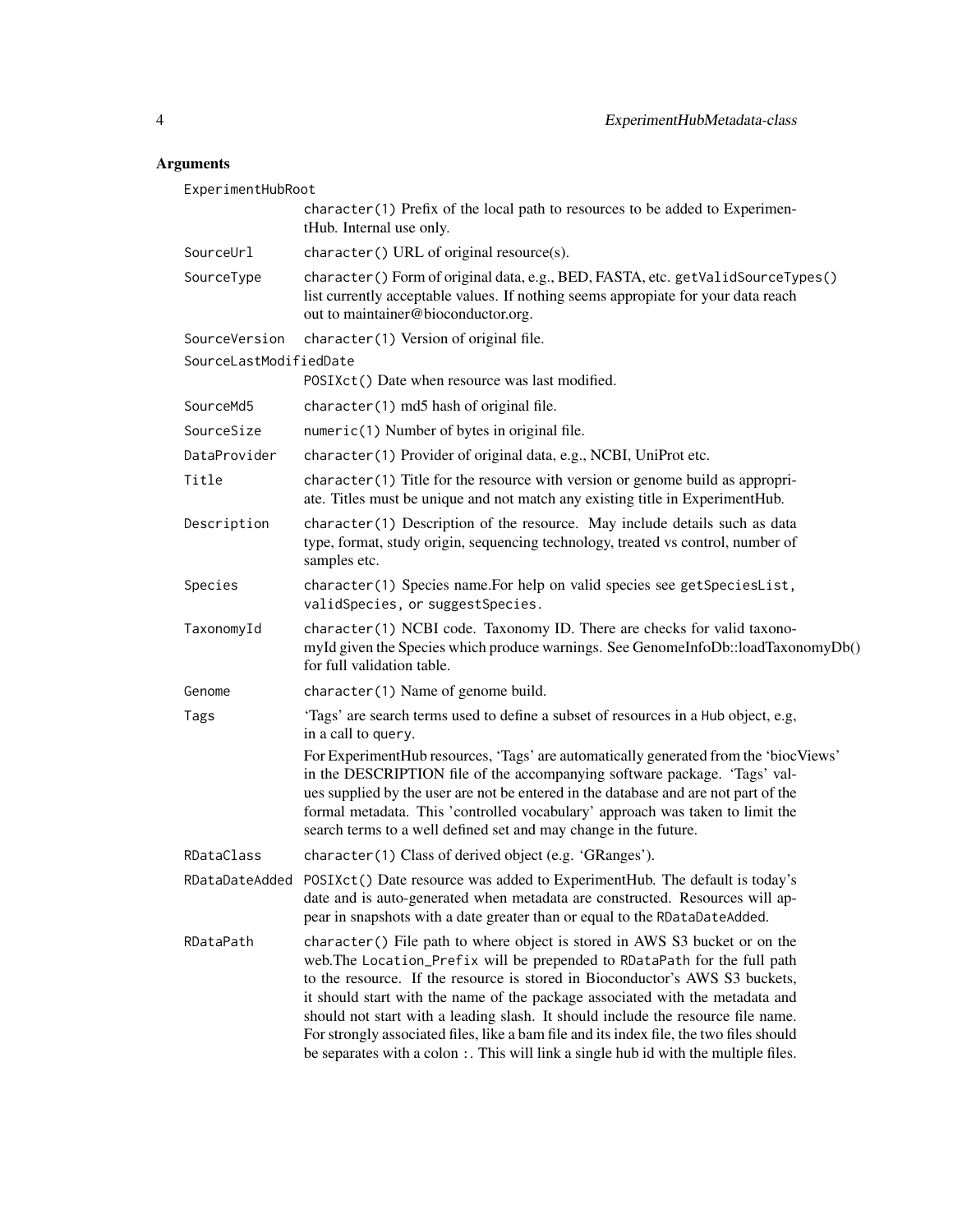<span id="page-4-0"></span>

| Maintainer         | $character(1)$ Maintainer name and email address, 'A Maintainer a maintainer $\theta$<br>email.addr'                                                                                                                                                                                                                                                                                                                                                                                                                                                                                                               |
|--------------------|--------------------------------------------------------------------------------------------------------------------------------------------------------------------------------------------------------------------------------------------------------------------------------------------------------------------------------------------------------------------------------------------------------------------------------------------------------------------------------------------------------------------------------------------------------------------------------------------------------------------|
| BiocVersion        | $character(1)$ . The first Bioconductor version the resource was made available<br>for. Unless removed from the hub, the resource will be available for all versions<br>greater than or equal to this field.                                                                                                                                                                                                                                                                                                                                                                                                       |
| Coordinate_1_based |                                                                                                                                                                                                                                                                                                                                                                                                                                                                                                                                                                                                                    |
|                    | $logical(1)$ Do coordinates start with 1 or 0?                                                                                                                                                                                                                                                                                                                                                                                                                                                                                                                                                                     |
| DispatchClass      | $character(1)$ . Determines how data are loaded into R. The value for this field<br>should be 'Rda' if the data were serialized with save() and 'Rds' if serialized<br>with saveRDS. The filename should have the appropriate 'rda' or 'rds' extension.                                                                                                                                                                                                                                                                                                                                                            |
|                    | A number of dispatch classes are pre-defined in AnnotationHub/R/AnnotationHubResource-<br>class.R with the suffix 'Resource'. For example, if you have sqlite files, the<br>AnnotationHubResource-class.R defines SQLiteFileResource so the Dispatch-<br>Class would be SQLiteFile. Contact maintainer@bioconductor.org if you are<br>not sure which class to use. The function AnnotationHub:: DispatchClassList()<br>will output a matrix of currently implemented DispatchClass and brief descrip-<br>tion of utility. If a predefine class does not seem appropriate contact main-<br>tainer@bioconductor.org. |
| Location_Prefix    |                                                                                                                                                                                                                                                                                                                                                                                                                                                                                                                                                                                                                    |
|                    | character(1) URL location of AWS S3 bucket or web site where resource is<br>located.                                                                                                                                                                                                                                                                                                                                                                                                                                                                                                                               |
| Notes              | character () Notes about the resource.                                                                                                                                                                                                                                                                                                                                                                                                                                                                                                                                                                             |
| PreparerClass      | character(1) Used internally.                                                                                                                                                                                                                                                                                                                                                                                                                                                                                                                                                                                      |

## Details

In practice, instances of this class are generated by a call to addResources or makeExperimentHubMetadata instead of a direct call to the constructor.

addResources is a function used by the Bioconductor Core team when adding new metadata records to the production database. makeExperimentHubMetadata and the low-level helper

## Value

A [ExperimentHubMetadata](#page-2-1) object.

## See Also

- [addResources](#page-1-1)
- [makeExperimentHubMetadata](#page-5-1)

## Examples

showClass("ExperimentHubMetadata")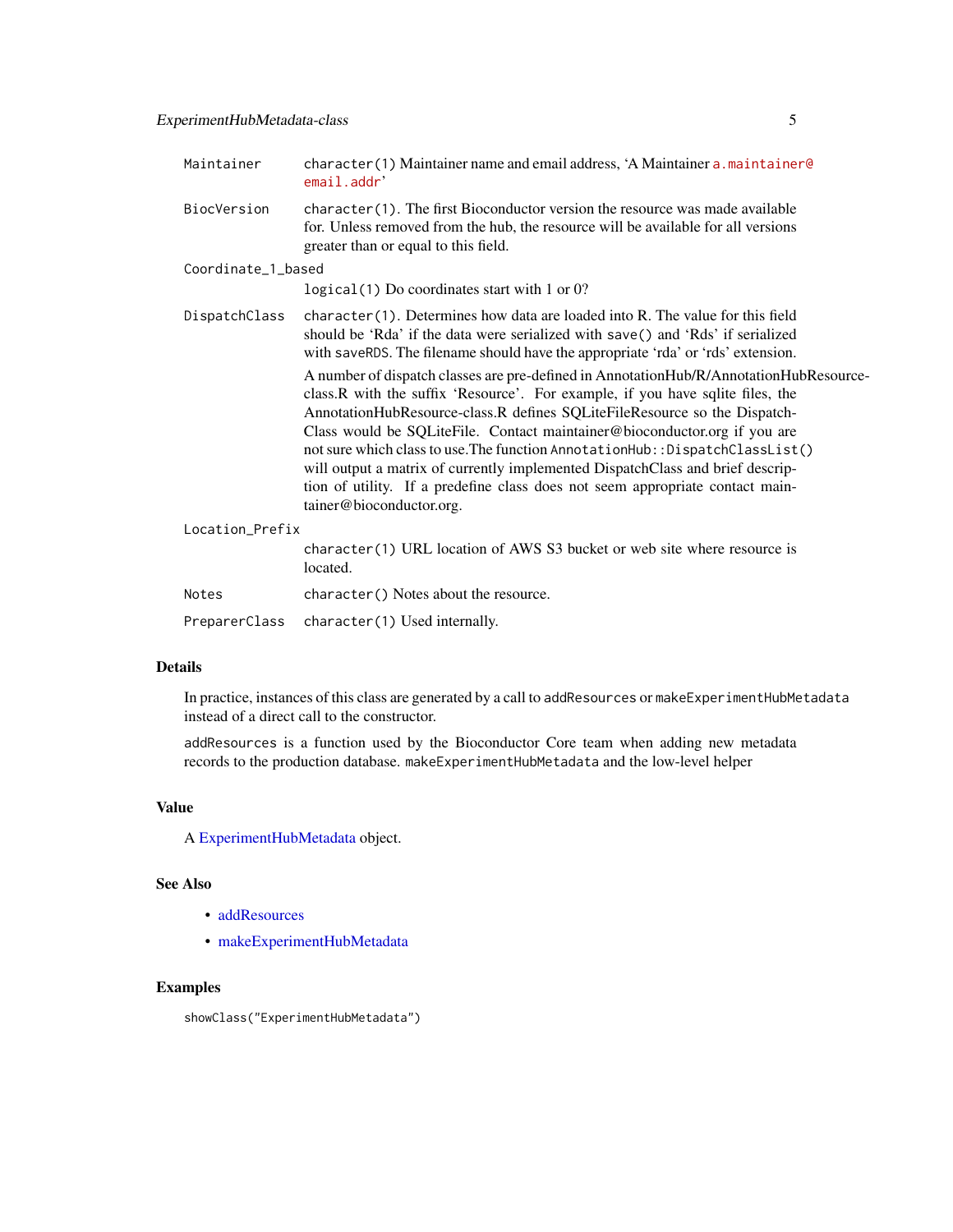```
makeExperimentHubMetadata
```
*Make ExperimentHubMetadata objects from csv file of metadata*

## Description

Make ExperimentHubMetadata objects from metadata.csv file located in the "inst/extdata/" package directory of an ExperimentHub package.

#### Usage

```
makeExperimentHubMetadata(pathToPackage, fileName=character())
```
## Arguments

|          | pathToPackage Full path to data package including the package name; no trailing slash |
|----------|---------------------------------------------------------------------------------------|
| fileName | Name of single metadata file located in "inst/extdata". If none is provided the       |
|          | function looks for a file named "metadata.csv".                                       |

## Details

- makeExperimentHubMetadata: Reads the resource metadata in the metadata.csv file into a [ExperimentHubMetadata](#page-2-1) object. The [ExperimentHubMetadata](#page-2-1) is inserted in the ExperimentHub database. Intended for internal use or package authors checking the validity of package metadata.
- Formatting metadata files:

makeExperimentHubMetadata reads .csv files of metadata located in "inst/extdata". Internal functions perform checks for required columns and data types and can be used by package authors to validate their metadata before submitting the package for review.

The rows of the .csv file(s) represent individual Hub resources (i.e., data objects) and the columns are the metadata fields. All fields should be a single character string of length 1. Required Fields in metadata file:

- Title: character(1). Name of the resource. This can be the exact file name (if selfdescribing) or a more complete description.
- Description: character(1). Brief description of the resource, similar to the 'Description' field in a package DESCRIPTION file.
- BiocVersion: character(1). The first Bioconductor version the resource was made available for. Unless removed from the hub, the resource will be available for all versions greater than or equal to this field. Generally the current devel version of Bioconductor.
- Genome: character(1). Genome. Can be NA
- SourceType: character(1). Format of original data, e.g., FASTA, BAM, BigWig, etc. getValidSourceTypes() list currently acceptable values. If nothing seems appropiate for your data reach out to maintainer@bioconductor.org.
- SourceUrl: character(1). Optional location of original data files. Multiple urls should be provided as a comma separated string.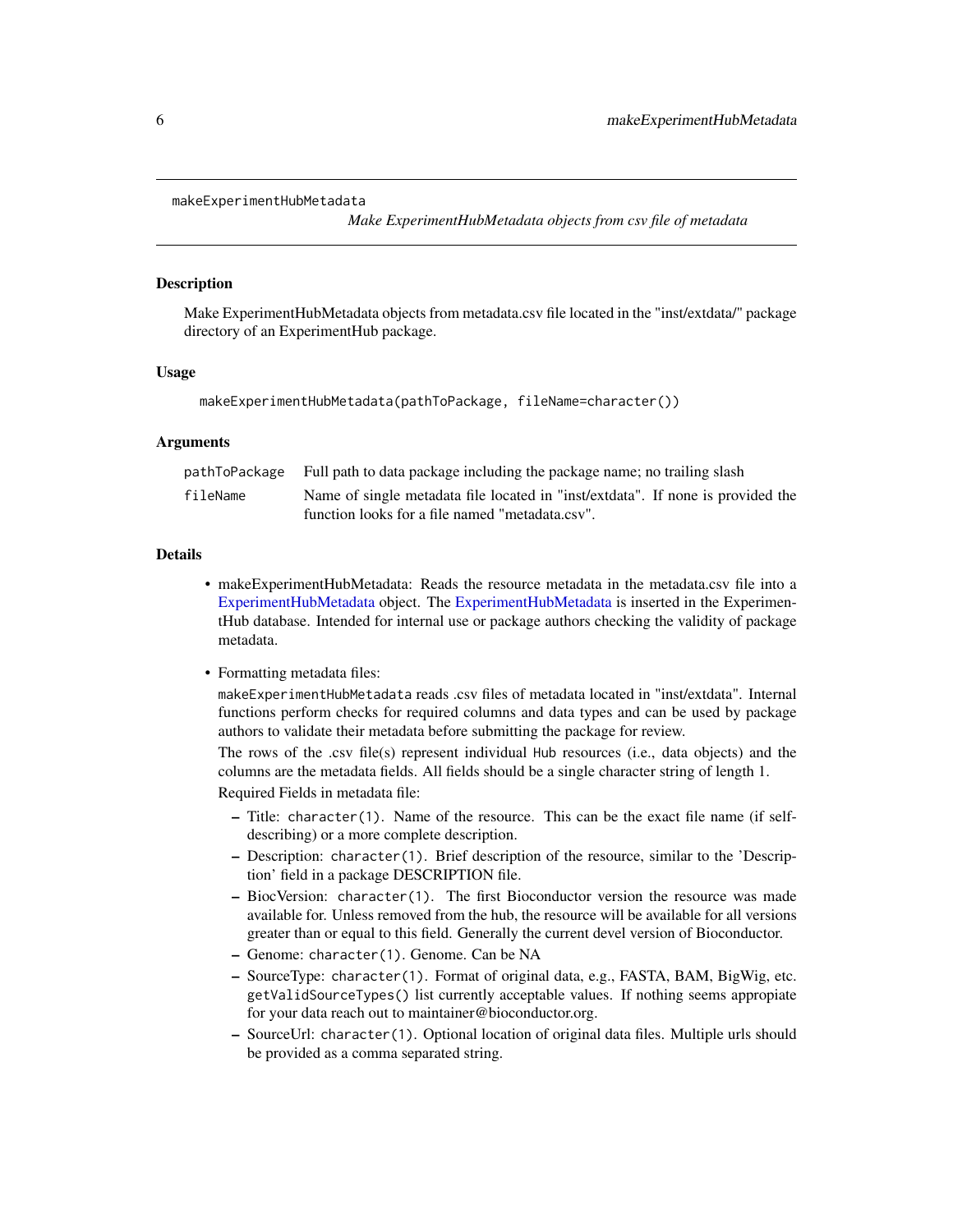- SourceVersion: character(1). Version of original data.
- Species: character(1). Species.For help on valid species see getSpeciesList, validSpecies, or suggestSpecies. Can be NA.
- TaxonomyId: character(1). Taxonomy ID. There are checks for valid taxonomyId given the Species which produce warnings. See GenomeInfoDb::loadTaxonomyDb() for full validation table. Can be NA.
- Coordinate\_1\_based: logical. TRUE if data are 1-based. Can be NA
- DataProvider: character(1). Name of company or institution that supplied the original (raw) data.
- Maintainer: character(1). Maintainer name and email in the following format: Maintainer Name <username@address>.
- RDataClass: character(1). R / Bioconductor class the data are stored in, e.g., GRanges, SummarizedExperiment, ExpressionSet etc. If the file is loaded or read into R what is the class of the object.
- DispatchClass: character(1). Determines how data are loaded into R. The value for this field should be 'Rda' if the data were serialized with save() and 'Rds' if serialized with saveRDS. The filename should have the appropriate 'rda' or 'rds' extension. There are other available DispathClass types and the function AnnotationHub::DispatchClassList() A number of dispatch classes are pre-defined in AnnotationHub/R/AnnotationHubResourceclass.R with the suffix 'Resource'. For example, if you have sqlite files, the AnnotationHubResourceclass.R defines SQLiteFileResource so the DispatchClass would be SQLiteFile. Contact maintainer@bioconductor.org if you are not sure which class to use. The function AnnotationHub::DispatchClassList() will output a matrix of currently implemented DispatchClass and brief description of utility. If a predefine class does not seem appropriate contact maintainer@bioconductor.org. An all purpose DispathClass is FilePath that instead of trying to load the file into R, will only return the path to the locally downloaded file.
- Location\_Prefix: character(1). Do not include this field if data are stored in the Bioconductor AWS S3; it will be generated automatically. If data will be accessed from a location other than AWS S3 this field should be the base url.
- RDataPath: character().This field should be the remainder of the path to the resource. The Location\_Prefix will be prepended to RDataPath for the full path to the resource. If the resource is stored in Bioconductor's AWS S3 buckets, it should start with the name of the package associated with the metadata and should not start with a leading slash. It should include the resource file name. For strongly associated files, like a bam file and its index file, the two files should be separates with a colon :. This will link a single hub id with the multiple files.
- Tags: character() vector. 'Tags' are search terms used to define a subset of resources in a Hub object, e.g, in a call to query.

'Tags' are automatically generated from the 'biocViews' in the DESCRIPTION and applied to all resources of the metadata file. Optionally, maintainers can define 'Tags' column of the metadata to define tags for each resource individually. Multiple 'Tags' are specified as a colon separated string, e.g., tags for two resources would look like this:

Tags=c("tag1:tag2:tag3", "tag1:tag3")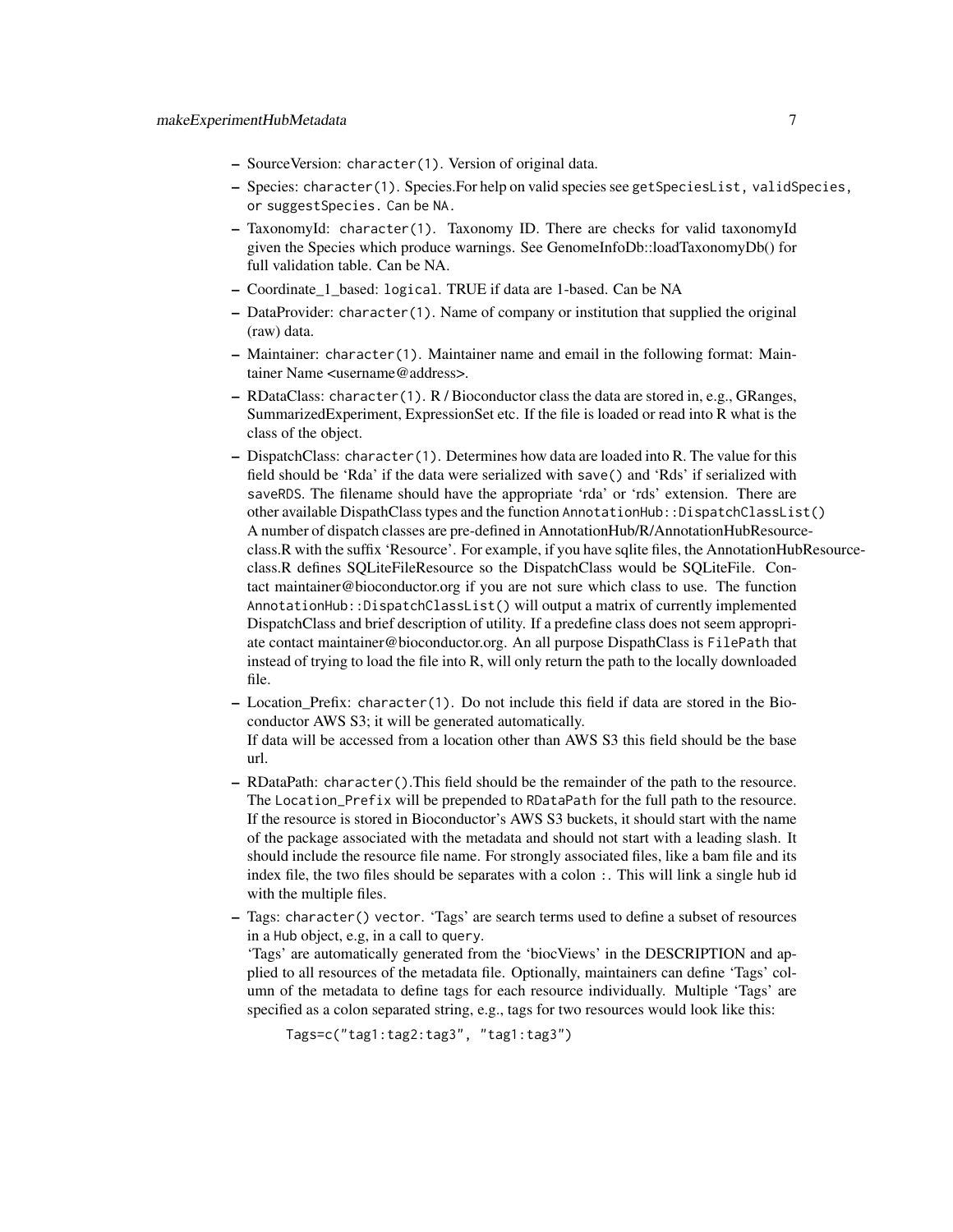<span id="page-7-0"></span>NOTE: The metadata file can have additional columns beyond the 'Required Fields' listed above. These values are not added to the Hub database but they can be used in package functions to provide an additional level of metadata on the resources.

More on Location\_Prefix and RDataPath. These two fields make up the complete file path url for downloading the data file. If using the Bioconductor AWS S3 bucket the Location\_Prefix should not be included in the metadata file[s] as this field will be populated automatically. The RDataPath will be the directory structure you uploaded to S3. If you uploaded a directory 'MyAnnotation/', and that directory had a subdirectory 'v1/' that contained two files 'counts.rds' and 'coldata.rds', your metadata file will contain two rows and the RDataPaths would be 'MyAnnotation/v1/counts.rds' and 'MyAnnotation/v1/coldata.rds'. If you host your data on a publicly accessible site you must include a base url as the Location\_Prefix. If your data file was at 'ftp://myinstiututeserver/biostats/project2/counts.rds', your metadata file will have one row and the Location\_Prefix would be 'ftp://myinstiututeserver/' and the RDataPath would be 'biostats/project2/counts.rds'.

#### Value

A list of ExperimentHubMetadata objects.

### See Also

- [addResources](#page-1-1)
- [ExperimentHubMetadata](#page-2-1) class
- [makeAnnotationHubMetadata](#page-0-0)

#### Examples

## makeExperimentHubMetadata() reads data from inst/scripts/<files>.csv ## into ExperimentHubMetadata objects. These objects are used to insert ## metadata into the production database. This function is used internally ## by addResources() and is not intended to be called directly. ## For an example of how this works we can use the GSE62944 ExperimentHub ## package. Download the source tarball from: # http://www.bioconductor.org/packages/devel/data/experiment/html/GSE62944.html ## and unpack it. Set 'pathToPackage' to point to the downloaded source.

```
## Then call the function:
## Not run:
makeExperimentHubMetadata("path/to/mypackage")
```
## End(Not run)